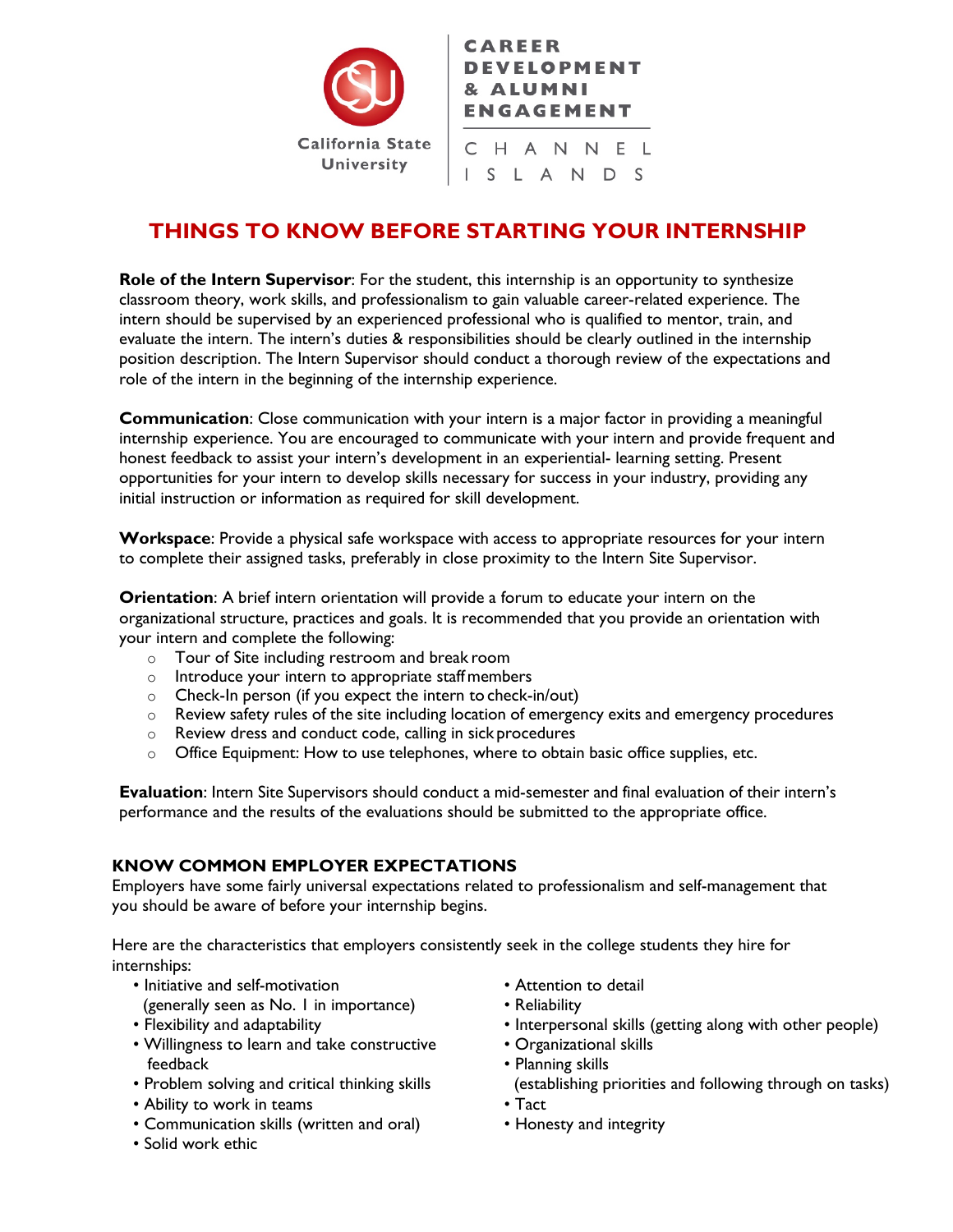One other skill set is becoming increasingly important as well: the appropriate use of technology, especially social media. On the simpler side, employers want some assurance that you will write professional emails, avoiding "textspeak" (i.e., not using capital letters and/or punctuation) and instead using complete sentences and language that is appropriate to the work setting and the industry. On a more complicated note, employers expect you to keep work-related matters off public forums like your Facebook and Instagram feeds. The expectations for your particular internship will become clearer during your first days in the position.

# **BE EVER MINDFUL OF YOUR KEY INTERNSHIP GOALS**

You decided to pursue an internship for a reason-probably several of them, in fact. Now is a good time to clarify them, so that you can remain mindful of what you're trying to do throughout your entire internship experience.

Here are some key goals you might have for your internship:

• Career exploration

- Networking and relationship building
- Developing Core Career Competencies
- Collecting evidence

It is one thing to read about a particular career, or even talk to someone working in that career. It is quite another to live it for yourself, if only for a short time.

As your internship begins and throughout the experience itself, be sure to remember: One of its main purposes is to help you understand what a career field (or at least one particular organization in that career field) is really like.

# **DEVELOPING CORE CAREER COMPETENCIES**

Career readiness is the attainment and demonstration of requisite competencies that broadly prepare college graduates for a successful transition into the workplace. Source: National Association of [Colleges and Employers](https://www.naceweb.org/uploadedfiles/pages/knowledge/articles/career-readiness-fact-sheet-jan-2019.pdf)



#### • **Critical Thinking/Problem Solving**

*Exercise sound reasoning to analyze issues, make decisions, and overcome problems. The individual is able to obtain, interpret, and use knowledge, facts, and data in this process, and may demonstrate originality and inventiveness.*



# • **Oral/Written Communications**

*Articulate thoughts and ideas clearly and effectively in written and oral forms to persons inside and outside of the organization. The individual has public speaking skills; is able to express ideas to others; and can write/edit memos, letters, and complex technical reports clearly and effectively.*



#### • **Teamwork/Collaboration**

*Build collaborative relationships with colleagues and customers representing diverse cultures, races, ages, genders, religions, lifestyles, and viewpoints. The individual is able to work within a team structure and can negotiate and manage conflict.*



#### • **Digital Technology**

*Leverage existing digital technologies ethically and efficiently to solve problems, complete tasks, and accomplish goals. The individual demonstrates effective adaptability to new and emerging technologies.*